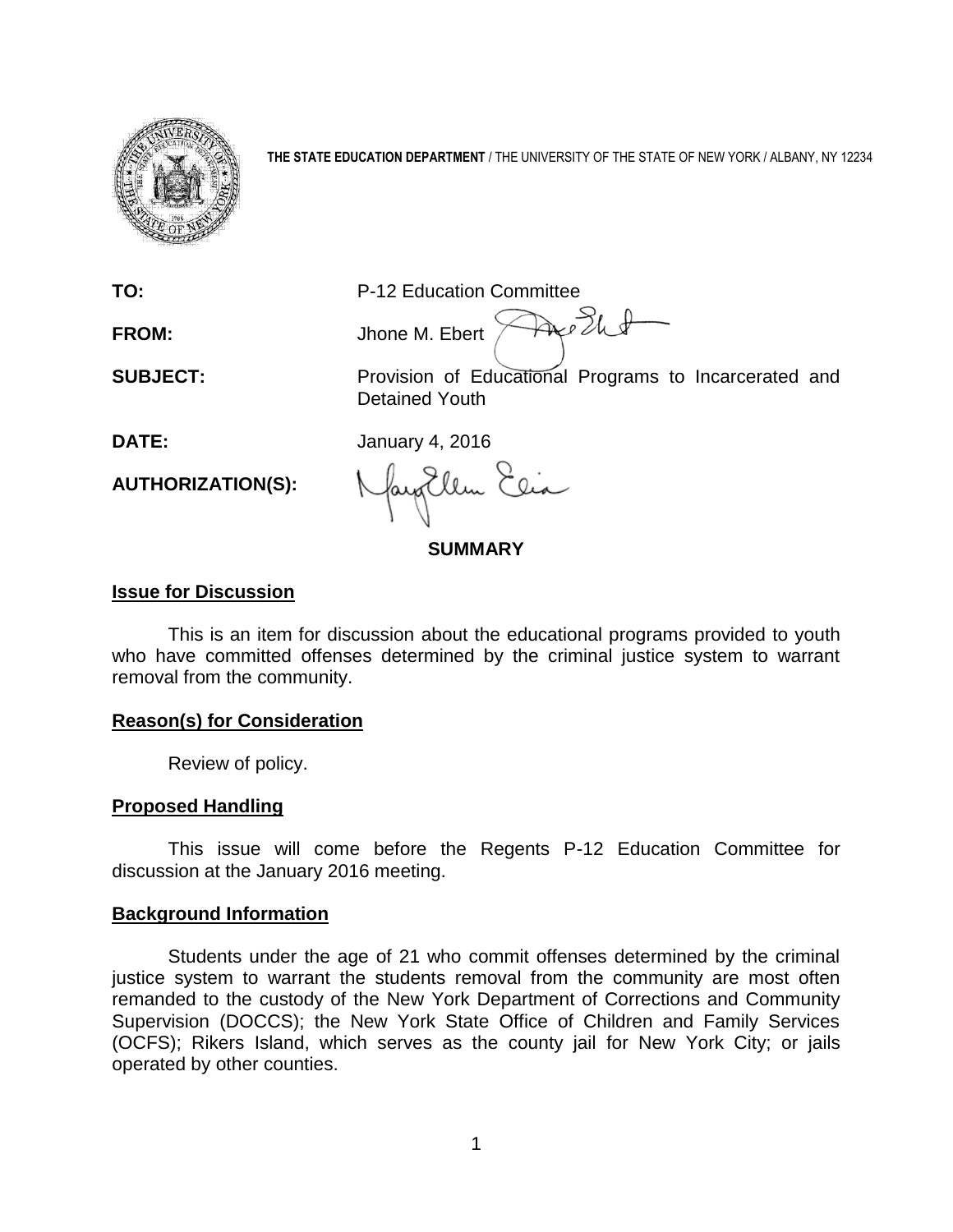Individuals who are incarcerated at a DOCCS facility are mandated to attend educational programming, if they do not have a high school diploma or a high school equivalency diploma. A student suspected of having a disability must be evaluated by an appointed Committee on Special Education and provided an appropriate educational program that is consistent with Part 200 of the Commissioner's Regulations. DOCCS currently serve an estimated 2,000 student inmates under the age of 21.

OCFS has direct responsibility for the care, custody and educational services of individuals up to age 21, while DOCCS oversees the New York State prison system and is responsible for the care, custody and educational services and programs of individuals who are sentenced to periods of confinement that exceed one year. For county and New York City-operated programs, each school district submits an annual plan to the Department that describes the content and scope of the educational .<br>programs and services available to students in each correctional facility.<sup>1</sup> The New York City Department of Education provides educational services to students up to 21 years of age who are placed at East River Academy, the academic program for youth detained on Rikers Island.

More than 500 incarcerated youth participate in educational programs, such as secondary and alternative high school educational course work at the eleven nonsecure, limited-secure, and secure sites operated by OCFS. Individuals who are confined at OCFS sites are required to attend educational programming, if they lack a high school diploma or high school equivalency diploma. OCFS also is responsible for certification and monitoring of 41 detention programs (8 secure detention facilities and 33 non-secure detention facilities). These programs provide care and maintain custody of youth ages 8 through 18 during the court process, including pre-adjudication and disposition by family and/or criminal courts.

Educational programs and services for children in full-time residential care in homes or facilities operated or supervised by a State Department or agency or political subdivision, such as OCFS, are subject to the provisions of Part 116 of Commissioner's Regulations and Part 200 of the Commissioner's Regulations in terms of the provision of services to students with disabilities. Among the key provisions of Part 116 are:

- An educational evaluation will be completed within 10 days of a youth's admission for the purpose of providing an immediate educational program pending further evaluation. The initial evaluation should be administered in the student's dominant language and assess the student's development in reading, mathematics, and receptive and expressive language.
- Instruction is expected to be comparable and equivalent to that required by Part 100 of Commissioner's Regulations, except that high school

 $\overline{\phantom{a}}$ 

 $1$  The provisions of sections 118.2, 118.3 and 118.6 relating to annual program plans, educational evaluations and notice of services requested of the school district by the correctional facility do not apply to a city school district that operates an academy or alternative high school and opts not to receive incarcerated youth aid.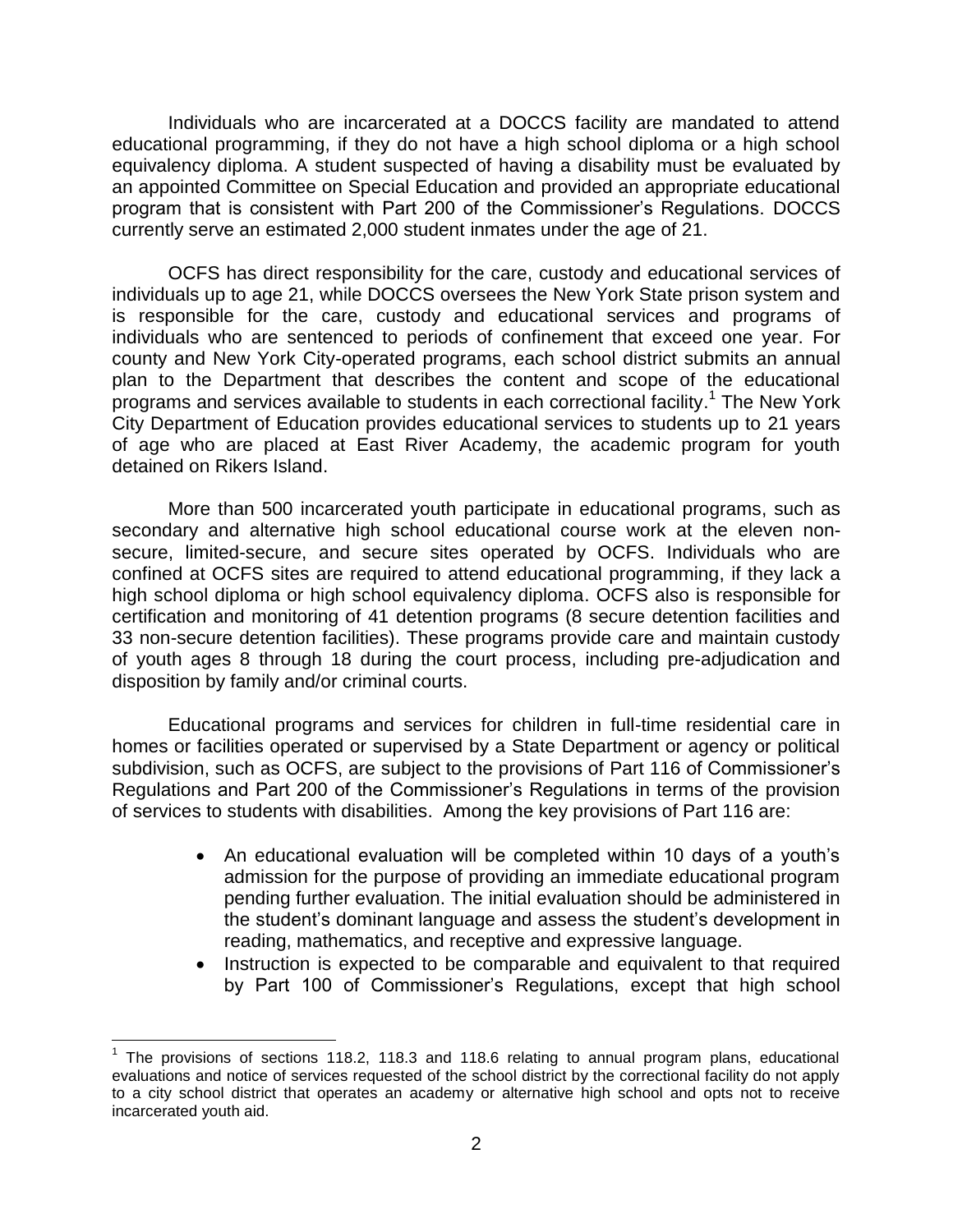equivalency instruction shall be provided in accordance with applicable regulations.

- The length of the school day shall be comparable to that for other public school students.
- Except for staff who provide physical education and health education, professional staff are required to be certified pursuant to Part 80 of Commissioner's Regulations.
- Each facility must prepare a long-range educational plan and update the plan on an annual basis using a form approved by the Commissioner. This plan must be maintained by the chief administrator of the home of the facility.
- Each facility must have a committee whose membership and responsibilities is comparable to the committee on special education and services to students with disabilities must be provided in accordance with Section 200.6 of Commissioner's Regulations. An Individualized Education Program (IEP) describing the programs and services must be developed and implemented for each student with a disability.

Under Section 116, OCFS is also authorized to operate high school equivalency programs for students ages 18 to 21 under the same requirements as those that apply to school districts and BOCES. Pursuant to Section 116.4 of Commissioner's Regulations, homes or facilities providing educational programs and services to populations that are small in number and either transient or confined may provide alternative programs and services with the approval of the Commissioner. Alternative programs must provide a minimum of three hours of instruction that must be provided by certified teachers, except if a variance is granted upon a finding that personnel providing instruction are qualified and it is not feasible to employ appropriately certified teachers.

There are sixty county jails and holding facilities across the state. For students in the custody of county or New York City operated jails, educational programs are operated pursuant to Education Law §3202(7) and Part 118 of the Commissioner's Regulations and Part 200 of the Commissioner's Regulations. This statute and regulations provide that the school district where a county or municipal jail is located is responsible for the education of student inmates, and is eligible to receive incarcerated youth aid under Education Law §3602(13) [formerly §3602(35)]. The public school district either provides educational services directly or as often is the case, contracts for services through a Board of Cooperative Educational Services (BOCES). Whether or not educational programs are mandatory varies by county. If educational programs are offered, a minimum of three hours must be provided.

Key provisions of Part 118 include:

• The provisions of the Regulations apply to persons under the age of 21 who do not have a high school diploma who have either been incarcerated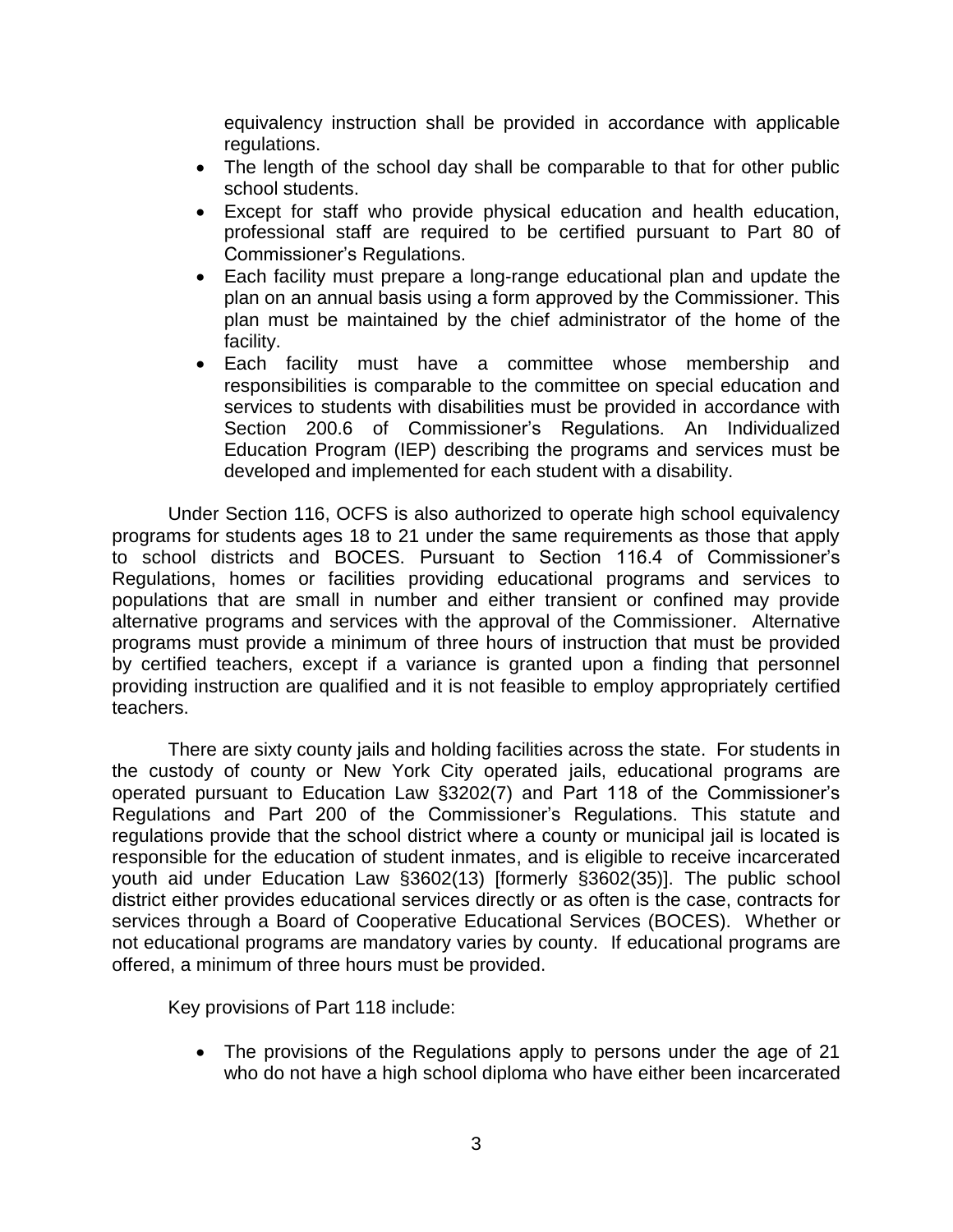for ten or more days or can reasonably be expected to be incarcerated for ten or more days.

- The provisions of sections 118.2, 118.3 and 118.6 relating to annual program plans, educational evaluations and notice of services requested of the school district by the correctional facility do not apply to a city school district that operates an academy or alternative high school and opts not to receive incarcerated youth aid. New York City Department of Education operates an academy or alternative high school at Riker's Island and has opted not to receive incarcerated youth aid to date.
- An educational evaluation will be completed within 10 days of a youth's admission for the purpose of providing an immediate educational program pending further evaluation. The evaluation should be administered in the student's dominant language and assess the student's development in reading, mathematics, and receptive and expressive language. However, information obtained from the schools previously attended by the student, from the student's pre-sentencing report or other comparable sources, if less than three years old, may be substituted in whole or part for the required educational evaluation.
- Within 10 days after admission, a youth eligible for educational services must be apprised of the availability of these services, and if the youth request such services, the correctional facility will so inform the school district required to provide these services.
- Each school district must annually provide the Department with an educational plan that includes such information as:
	- o Evaluation procedures used;
	- o Instructional programs available;
	- o Qualifications of staff;
	- o Whether the program will be a full-day or half-day;
	- o Procedures for coordination of educational services with other support services provided by the county;
	- o Procedures for notifying school districts responsible for the educational costs of the students; and
	- o Procedures for assisting the correctional facility in providing youth who are discharged or released with information about the educational or other services available to them.

DOCCS also provides oversight by setting minimum requirements and program accessibility for educational programs provided by the correctional facilities themselves. These requirements are enumerated in 9 N.Y.C.R.R. Sections 7677.4 and 7677.6. Program accessibility, as described in Part 7677.6 requires that each inmate receive pertinent information in regard to the facility's academic educational program such as the types of educational programs available, the eligibility requirements, and the procedures for requesting to participate in educational programs.

Key provisions of Part 7677.4 require that at a minimum, educational programs include: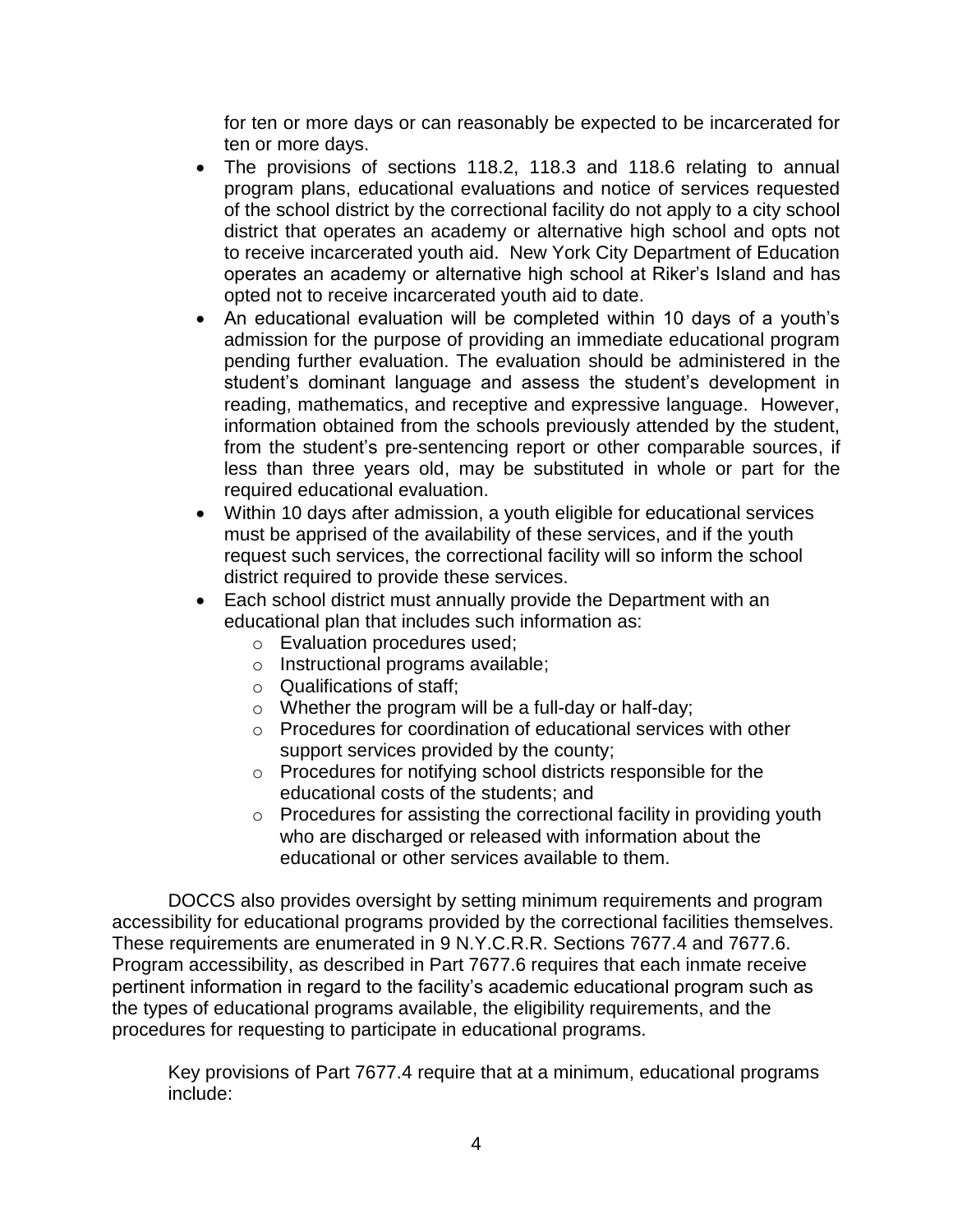- Adult basic education;
- Standardized instruction required for completion of the exam leading to a high school equivalency diploma;
- Special education;
- Bilingual programs;
- At least five hours of actual classroom instruction each weekday;
- Literacy incentives;
- Necessary skills instruction for each vocational program offered; and
- Programs that are realistic and relevant to the needs and requirements of the current labor market.

In recent years there has been considerable evolution in New York's approach to juvenile justice, which has led to a significant reduction in the number of youth placed in OCFS facilities. Under the "Close to Home" juvenile justice reform initiative, New York City youth adjudicated as juvenile delinquents, whom Family Court has determined do not require a secure placement, are placed in the custody of the New York City Administration for Children's Services (ACS) for residential services and aftercare.

Keeping youth closer to their families has become a core principle of New York State's juvenile justice program. The Close to Home initiative consists of two phases. Phase I, which has been completed, involved youth adjudicated as juvenile delinquents in non-secure levels of placement. Phase II involves youth adjudicated as juvenile delinquents who committed more serious offenses and have been placed in limited secure facility placements.

New York State is one of only two states in the nation that automatically prosecutes 16- and 17-year olds as adults. Currently in New York, youth are detained with the adult population in local jails while awaiting trial. If convicted as adults, these teenagers are then matriculated into the greater adult prison population.

Governor Cuomo has asked the state legislature to pass legislation to "Raise the Age," so that 16- and 17-year olds will be processed as juveniles for all crimes except for crimes of serious violence and all minors will have access to rehabilitation services. If this initiative were to be enacted it would have a significant impact on which agencies will be responsible for the provision of educational services to detained and incarcerated youth under the age of 18.

#### **Challenges Regarding the Education of Detained and Incarcerated Youth**

Addressing a population with these significant needs would be challenging for any provider of educational services and is frequently further exacerbated by the conditions of incarceration, including: